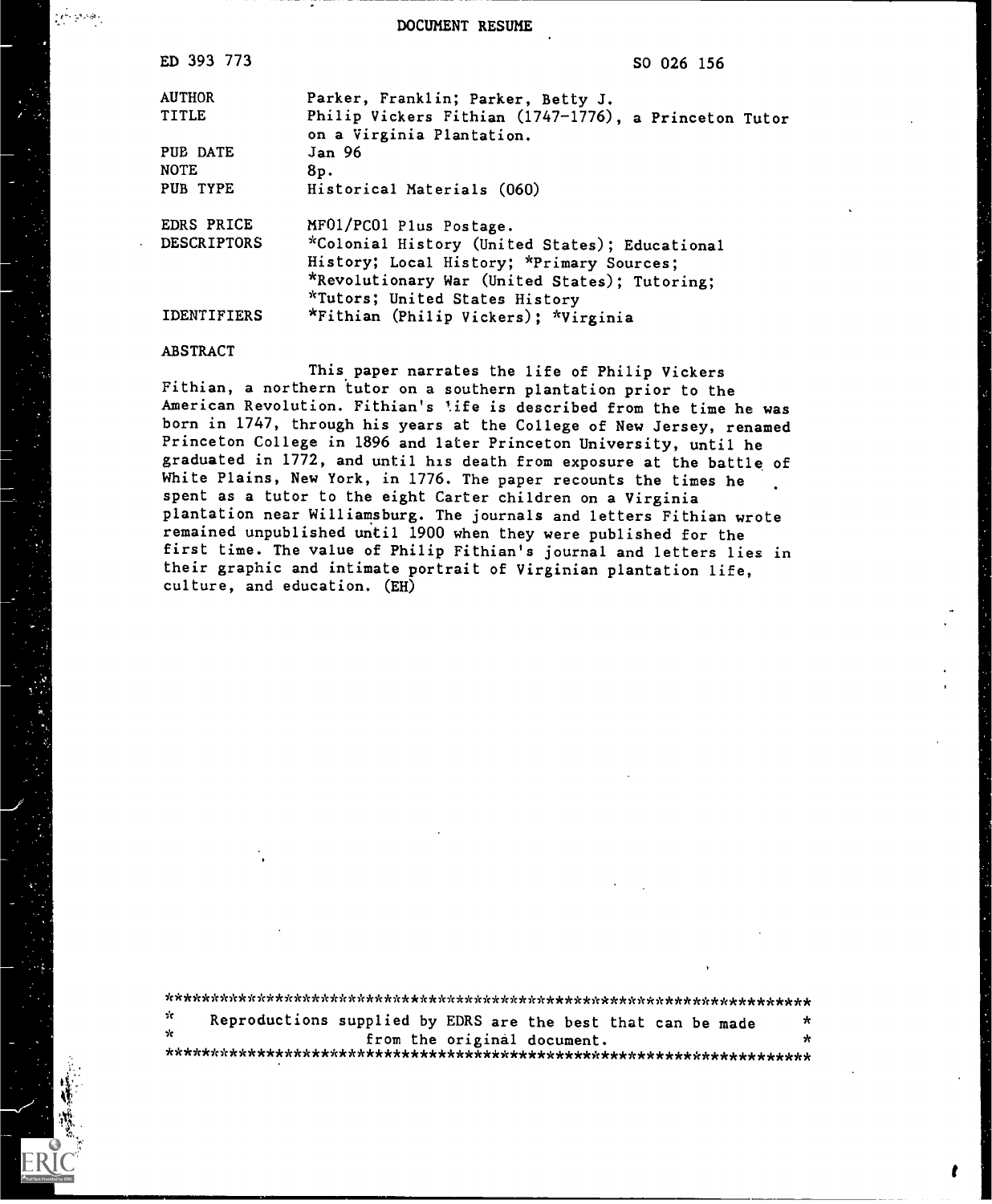TO THE EDUCATIONAL RESOURCES (INFORMATION CENTER (ERIC)."

Franklin Parker

**III) IN ATERIAL HAS BEEN GRANTED BY** "PERMISSION TO REPRODUCE THIS

> Philip Vickers Fithian (1747-1776), a Princeton Tutor on a Virginia Plantation by Franklin and Betty J. Parker [P.O. Box 100, Pleasant Hill, TN 38578, Ph. (615) 277-32681

Philip Vickers Fithian was a northern tutor on a southern plantation just before the American Revolution. His journal and letters written during 1773-74 and kept at Princeton University Library, New Jersey, provide an accurate picture of Virginia life, education, and manners before the Revolution. Because Fithian was a tutor on the Carter plantation, Nomini Hall, Westmoreland County, Va., his journal and letters are of special interest. They offer an in intimate description of a plantation tutor's duties as well as glimpses of life and education in the colonial South.

Philip Fithian was born in Greenwich, Cumberland County, New Jersey, on December 19, 1747. His forebears three generations back in 1640 had emigrated from England. Little is known of Fithian's early education before his admission in 1770 at age 23 to the junior class of the College of New Jersey, renamed Princeton College in 1896 and later Princeton University.

The College of New Jersey was chartered in 1746 and opened in 1747 by the New Light" (evangelical) Presbyterians in Elizabeth, New Jersey. Its second president was Aaron Burr. The College was moved to Princeton, New Jersey, in 1756, was occupied by British forces in the American Revolution, its buildings badly damaged, and then reouilt under President John Witherspoon.

Dr. John Witherspoon, appointed president in 1768, two years before Fithian's admission, was a leading and well known Presbyterian minister. He was later a delegate from New Jersey to the Continental Congress and a signer of the Declaration of Independence. Because of his missionary zeal as president of the College of New Jersey, he influenced many students studying for the ministry to go out to preach and teach in frontier communities, particularly in the southern colonies

Fithian graduated from the college at Princeton in September 1772. The sudden death of his parents earlier that year had kept him from additional study at Princeton to prepare for the ministry. He went back to his hometown of Greenwich and studied Hebrew under Reverend Andrew Hunter. He also studied theology at nearby Deerfield.

d in thus<br>present

 $2000000$ 

2 BEST COPY AVAILABLE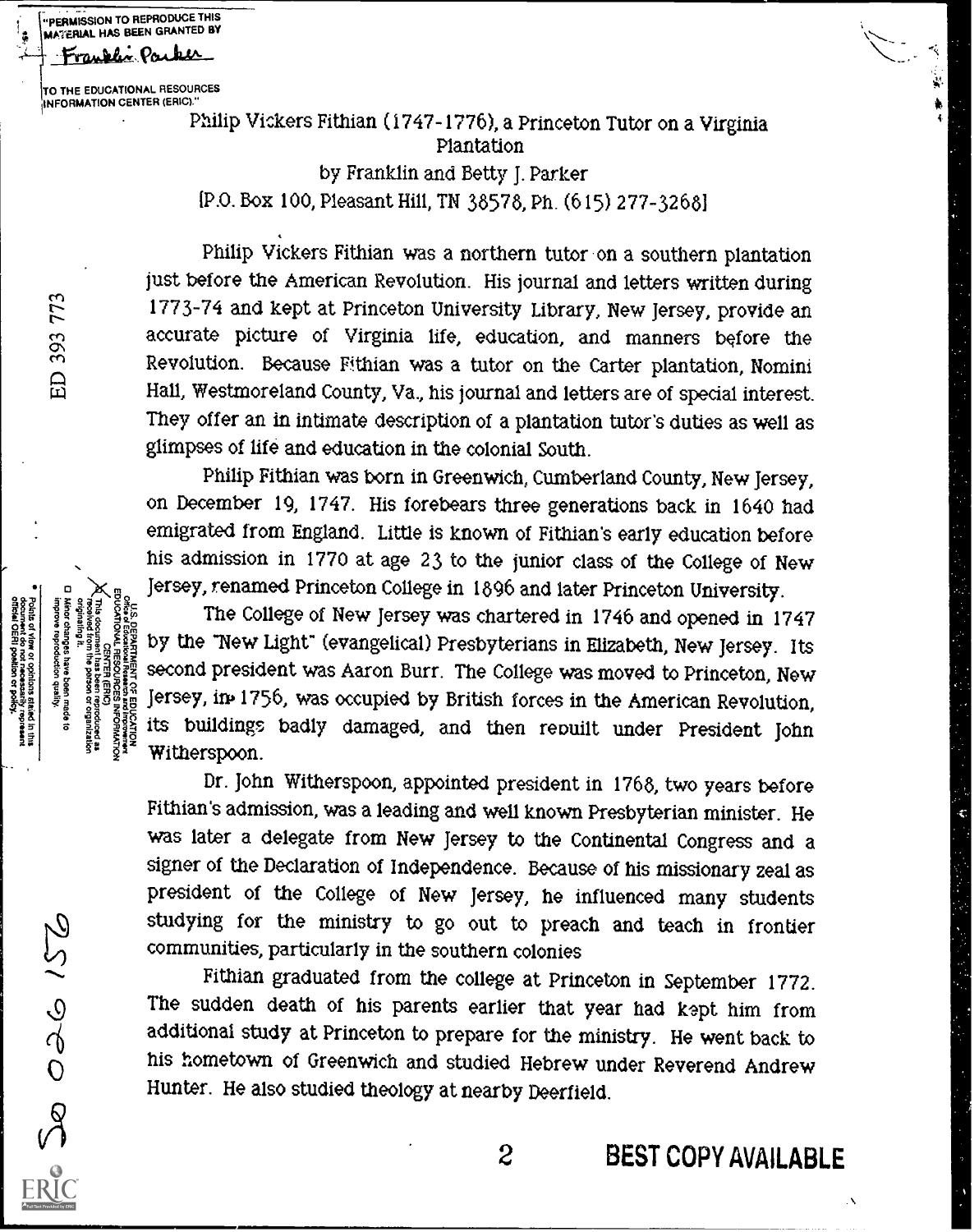It was Reverend Hunter's son, then at Princeton, who wrote to Fithian that he heard that President John Witherspoon had been asked to find someone to fill a position as tutor on a Virginia plantation. Needing to earn money before he could complete his studies for the ministry, Fithian went to Princeton to see President Witherspoon and listened to him read the letter from Colonel Carter describing the position.

次次

X)  $\mathbf{u}$ 

A tutor was needed to teach the eight Carter children. The three boys from ages 5 to 17 were "to study the English language carefully  $\alpha$  to be instructed in Latin & Greek." The five daughters were to be taught English. The tutor was to receive £60 in currency, room and board, have the use of the library, a servant, and feed for his horse. Witherspoon advised Fithian to go, even if for only a short time. Fithian was apprehensive. His friends cast doubt on the idea, and Fithian wrote to President Witherspoon to try to get a graduating senior to go in his stead. Fithian continued to worry through August and September 1773. Finally, with misgivings, he decided to accept the position and left on horseback for Virginia in mid October. Just before he left, he wrote in his journal: "Rode & took Leave of all my Relations--how hard is it at last? My heart misgives, is reluctant, in spite of me; But I must away! Protect me merciful Heaven."

Fithian's journal and letters tell that he rode horseback 260 miles in seven days and that he spent on his trip a total of £3.6 shillings and 5 pence. He reached Nomini Hall, the mansion on the Carter Plantation, in Westmoreland County, Virginia, on Thursday, October 29, 1773.

On Monday, November 1, 1773, he taught his eight pupils for the first time. The eldest son read the works of Salust, a Roman historian and politician, and studied Latin grammar. The middle son read and wrote English and did subtraction. The youngest son read and wrote English and did arithmetic sums. The eldest daughter read the Spectator papers, wrote a composition, and did her arithmetic. Three of the other girls went over their spelling and did some writing. The smallest girl was just beginning to learn the alphabet.

Fithian was agreeably surprised during his stay at Nomini Hall. Instead of the revelry and riotous living he had imagined, he found refinement, elegance, and culture. Robert Carter III was the descendant of a wealthy and influential Tidewater family. He was the grandson of the original immigrant, John Carter, who left England for Virginia in 1649, nine

2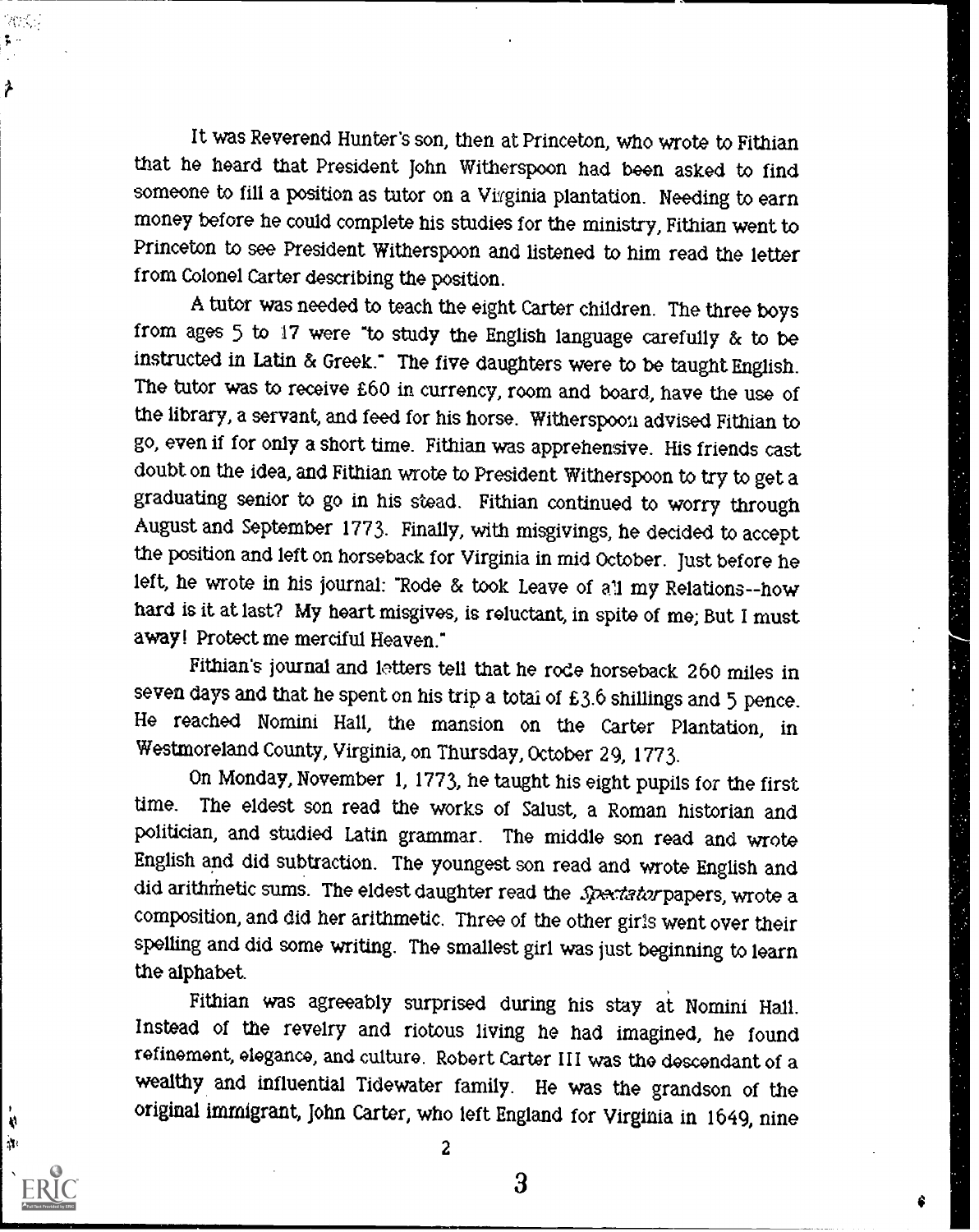years after Fithian's own forebears had reached the new world. "King Carter," as he was sometimes called, had acquired 13,500 acres and had become a successful planter and businessman. His son had expanded the family fortune, had obtained 330,000 acres, which he divided among his sons. He left Robert Carter III at age 21 the master of 70,000 acres.

Robert Carter had been sent at the young age of nine to William and Mary College in Williamsburg. From there Carter made his first trip to England, where he spent two years studying and gaining refinement, as his father and grandfather had done before him. Returning to Virginia in 1751, he married a 16-year-old girl of his own station whom he met on a trip to Maryland. She bore her husband 17 children. Those who lived she carefully trained during their early years.

Robert Carter III led a busy life at Nomini Hall. He managed his 70,000 acres, consisting of a dozen plantations. He grew tobacco and grain. He also rented large parts of his estate to others, some on money rental for fixed periods, some to white sharecroppers, supplying them with land, tools, and seeds. The sharecroppers returned to him a portion of the crops in payment.

Besides being a planter and a landlord, Robert. Carter III was a manulacturer. He operated textile factories, salt works, smiths' shops, iron works, grain mills, and bakeries to fill his own needs and those of his neighbors. He owned ships which carried his supplies and those of other nearby planters on the Virginia rivers. He was also something of a banker and lent credit to others. At one time he owned over 500 slaves and employed many stewards, overseers, clerks, skilled craftsmen, and other workers.

Not all plantation owners owned so much as Robert Carter III did, but many Southerners of his station had a deep sense of obligation to society. They were justices in county courts, served as sheriffs, colonels of militia (Carter was a colonel of militia), and acted as vestrymen and church wardens in their parishes. Carter was in a real sense the protector, father, physician, and court of last resort for all people on the plantation. At 23 he was a member of the Governor's Council and spent a good part of each year attending the General Court in the capital at Williamsburg.

At home at Nomini Hall Carter read, practiced music, and took part in social life. Among the musical instruments at Nomini Hall were the

À

ψ

3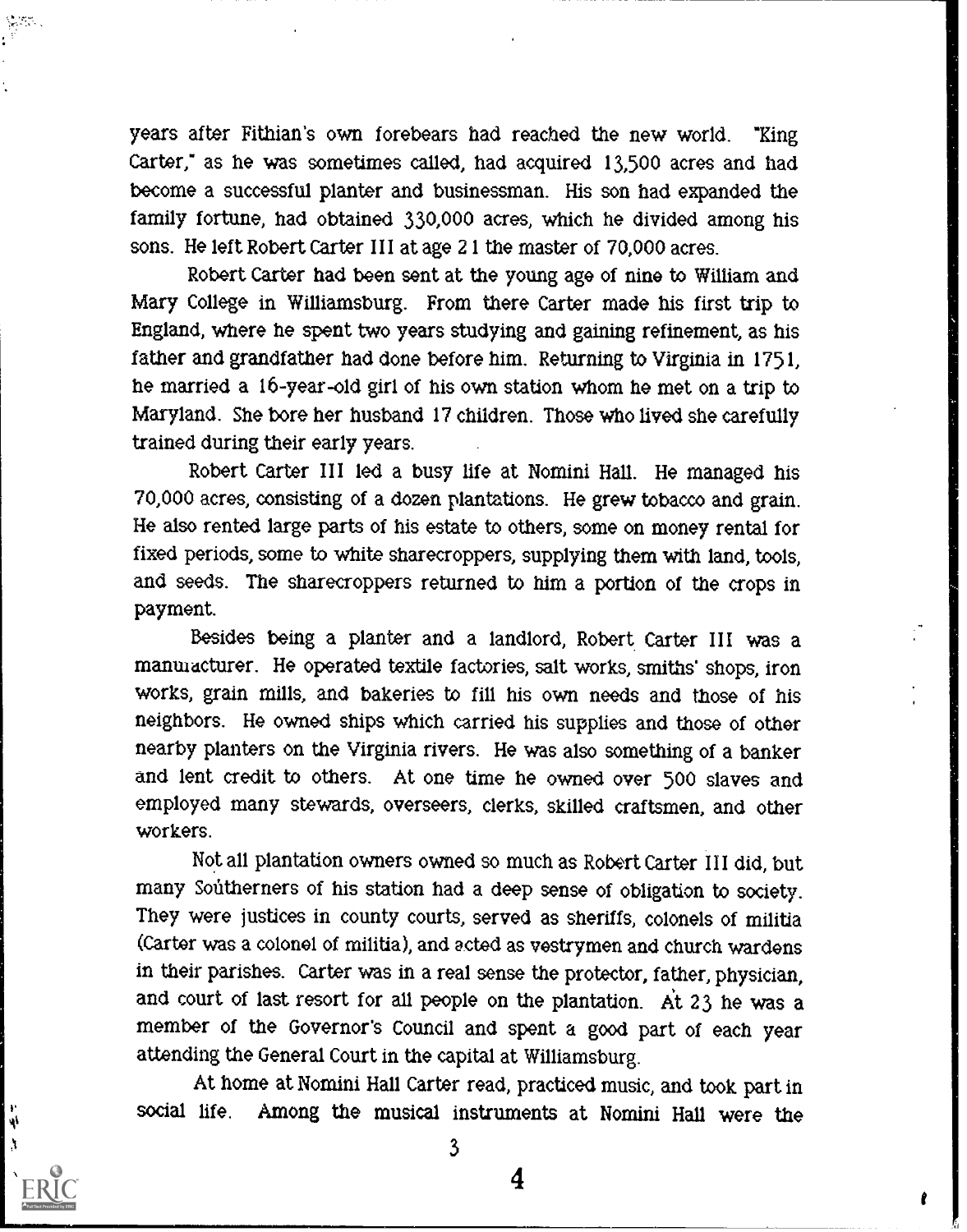harpsichord, harmonica, guitar, violin, German flute, and an organ specially built in England and transported for him to Virginia.

Fithian appreciated the refinement, culture, and benevolence of the ruling class that Carter represented. But Fithian was critical of slavery. Learning of the food allowance for slaves and hearing of harsh treatment of those considered to be difficult, he wrote of their owners, "Good God! Are these Christians?" Some overseers he called 'bloody," and he believed that black slaves from Africa were less economical than free white tenant farmers would be. To note the graceful life of the upper class in the South is to look at only part of a large picture. The colonial South had well defined social classes. At the base of these were the slaves who provided the essential labor of the entire society.

Unlike the New England Puritans, the southern aristocracy reflected the conservative outlook of the English upper class and the Anglican (or Established) Church. While middle class Puritans came mainly for religious liberty, upper class Anglicans came primarily for the chance to gain large wealth.

The economic foundation of the South was laid in 1612 when John Rolfe successfully grew and processed tobacco. This money-making crop was much more important from the point of view of the Southerners' interests than rice and indigo. But tobacco took a heavy drain of essential minerals from the soil and needed more and more growing land and more and more field labor.

While plantation owners provided the ingenuity and the initial capital, slaves did the essential hard work. In between were English white indentured. servants from the working class who paid for their passage by seven years of work and then, except for a few who left the South, became tenant farmers or small landowners or craftsmen. Thus the social class structure arose naturally out of existing conditions. The pattern became fixed: black slaves, white farm workers in various social categories, and a small top layer of wealthy plantation owners like Carter whose rule was buttressed by the government and by the established Anglican Church.

Education in the South had some things in common with education in the North, particularly a philanthropic concern for religious literacy, economic usefulness, and social welfare. Apprenticeship training, going back for its inspiration to the English poor laws, was practiced in all the colonies.

4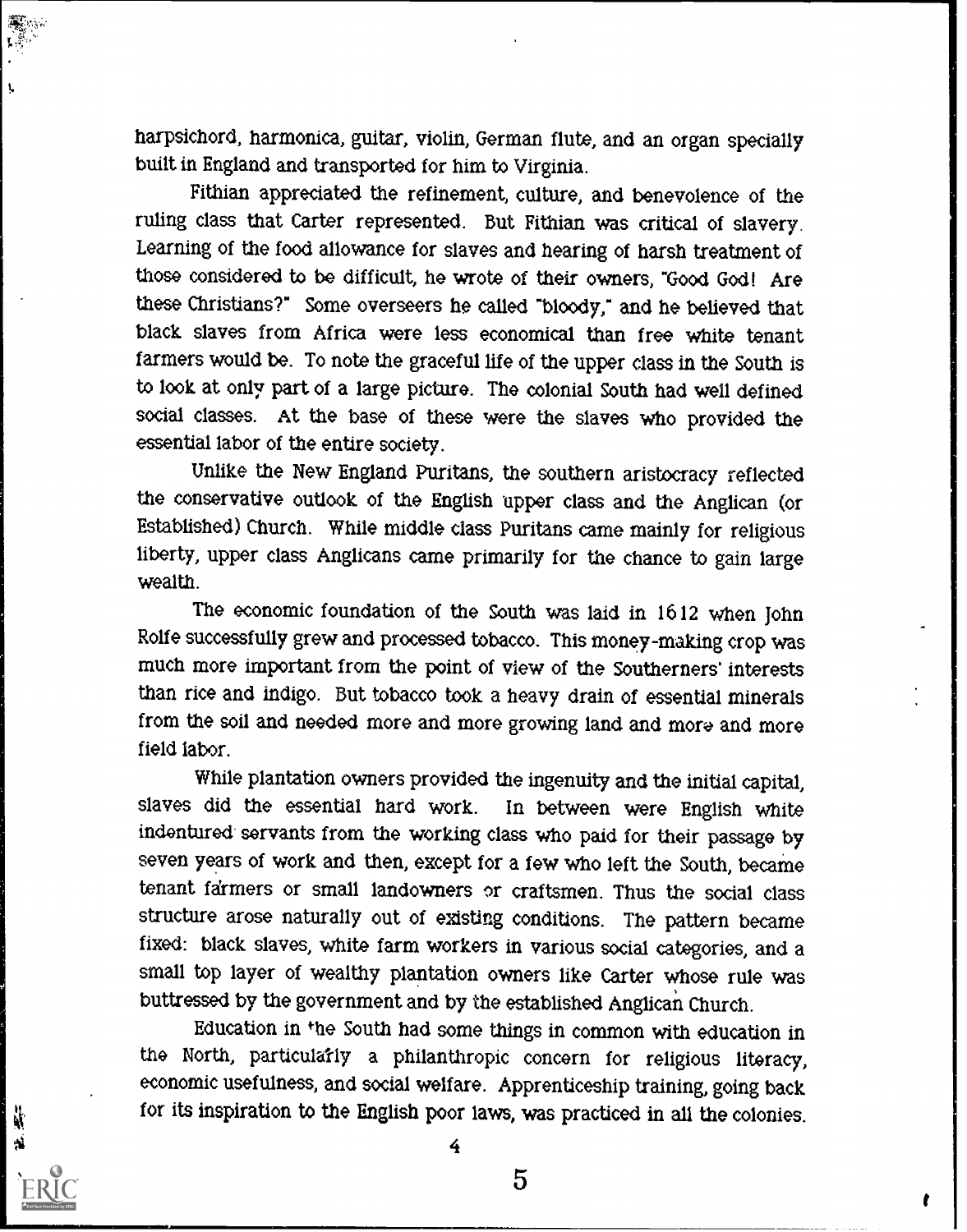In the South, apprenticeship opportunities were available for dependent white children, for orphan white children, and for some illegitimate mulatto or mixed-blooded children. Most slave children were brought up at home by illiterate parents and were quickly put to field work or other work they could perform. Some planters did establish schoolhouses in abandoned tobacco fields and hired teachers. A few Old Field Schools, as they were called, were for black slave children, but most Old Field Schools were for poorer white children. Old Field School pupils learned little more than the ABC's and Anglican catechism.

τŵ

ļ,

N, X

One philanthropic agency which provided organized education for religious purposes was the Society for the Propagation of the Gospel in Foreign Parts, usually referred to simply as S.P.G. This missionary arm of the Anglican Church had been founded in England in 1701 by Thomas Bray, Church of England clergymen, for mission education work in the British colonies. But SP.G. educational work in the American South was negligible.

Early attempts had been made to establish schools in Virginia using private donations. The Virginia Company had hoped to establish Henrico College in 1619 as a missionary school to convert the Indians to Anglican Christianity, but the college soon failed. An attempt by a clergyman, Patrick Copeland, to establish an East India Company school about the same time also failed. Some individuals did establish private free schools, similar to northern grammar schools, where the three We, Latin, and religion were taught. Two outstanding examples of these relatively few private schools in Virginia included a school founded by planter Benjamin Symes in 1634. In his will Symes left the school an endowment of 299 acres of land and eight cows. In 1659 Dr. Thomas Eaton gave several hundred acres, buildings, slaves, and livestock for another school. The Symes and Eaton schools united in 1605 to form Hampton Academy, and in 1902 Hampton Academy became part of the Virginia public school system.

Basically, however, the southern aristocracy, like the British upper class, believed that education was a private, family matter. In New England the Calvinistic Puritan desire for religious literacy led to government requirement and support, as in the Massachusetts school laws of 1642 and 1647, which aimed at universal elementary and secondary education. But in the South the tradition of education as a private family matter was strong. Unlike the northern colonies, the southern colonial governments did not

5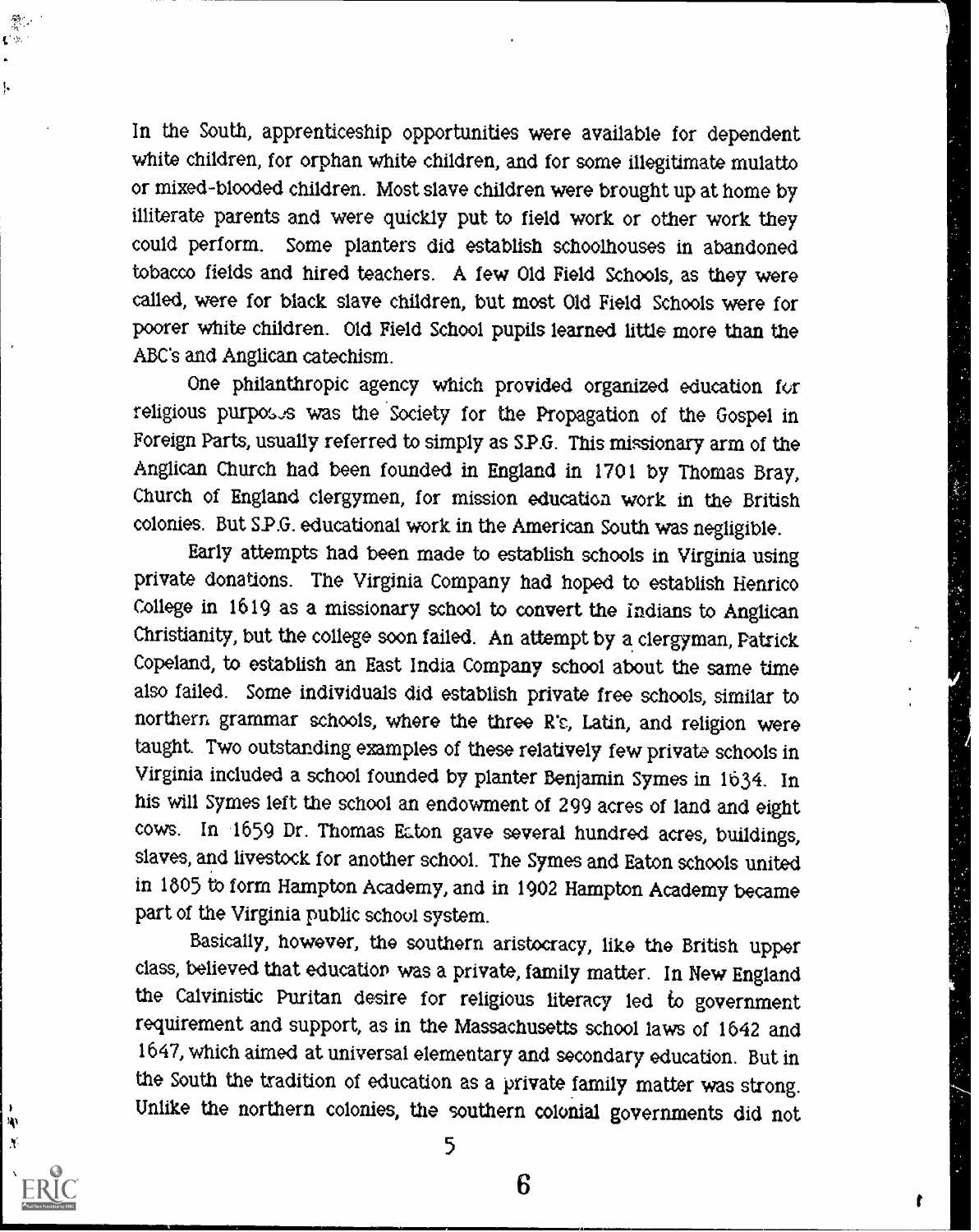provide educational schemes for the common people. For the southern plantation elites, mothers trained their children during the very early years, then private tutors like Philip Fithian were hired for the intermediate years, and a further finishing education was obtained either abroad in English or French university colleges or at William and Mary College in Williamsburg, Virginia.

 $\mathcal{L}_{\mathcal{A}}^{\mathcal{A}}(\mathcal{A})$  is

И

Fithian's position at the Carter house was one close to the family Those who lived in Nomini Hall besides the family, included Fithian, servants, a housekeeper, a clerk, a dancing master, and a nurse. Some other plantation homes had fencing masters, tutors from abroad, and governesses from the continent hired chiefly for their knowledge of French and German languages. The southern plantation youth were exposed to a wide and liberal curriculum, which included classical literature, foreign languages, philosophy, dancing, fencing, and such practical subjects as surveying and law. The goal was not professional specialization but rather a gentlemanly education that aimed at character building.

Southern plantation owners had some of the largest libraries in all the colonies. One of Philip Fithian's jobs was to catalog Colonel Carter's library of more than 1,000 volumes, containing many classics and books on manners, gardening, medicine and surgery, surveying, engineering, law, commentaries on law, architecture, and a wide range of other cultural subjects.

Philip Vickers Fithian went to Virginia in late October 1773 with some fear and trepidation. Ten months later, in late summer 1774, when he left Nomini Hall, he carried with him a deep affection for the Carter children and family. He left to do further study to qualify as a Presbyterian minister. Besides, he had a sweetheart in Princeton to whom he wrote often.

On 'December 7, 1774, before the Presbytery of Philadelphia, Fithian took and passed his examination for the ministry and was licensed to preach. That winter he filled several vacant pulpits in western New Jersey. In the summer of 1775 he went as Presbyterian missionary to pioneer settlements in the Shenandoah Valley of Virginia and Pennsylvania. Soon after he married Elizabeth Beatty of Princeton.

At the outbreak of the American Revolution, Fithian enlisted as a chaplain in Heard's brigade of New Jersey militia. He was present at the battle of White Plains, New York. After suffering severe exposure during the

6